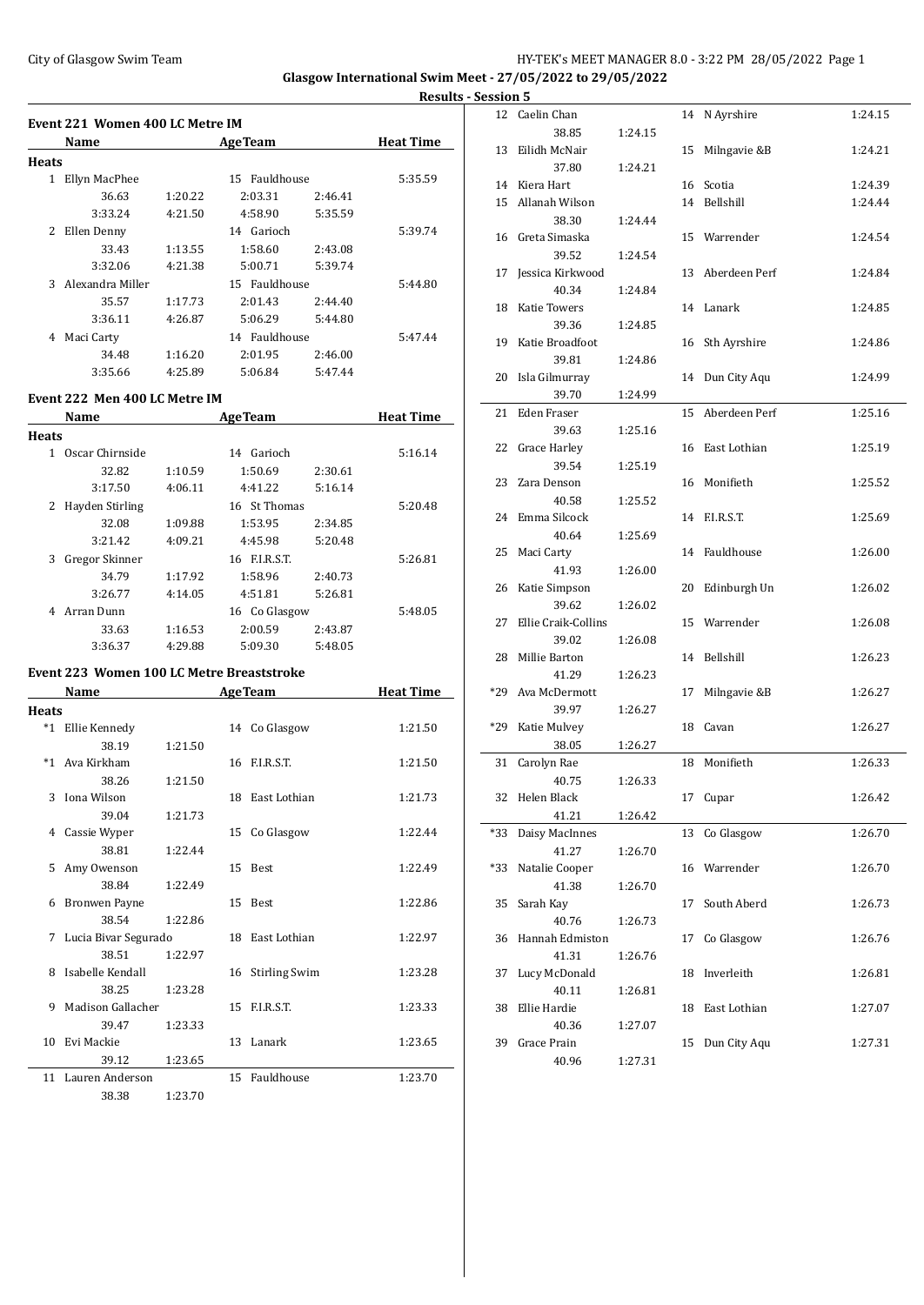**Results - Session 5**

|  | Heats  (Event 223 Women 100 LC Metre Breaststroke) |  |
|--|----------------------------------------------------|--|
|  |                                                    |  |

#### **Event 224 Men 100 LC Metre Breaststroke**

|              | <b>Name</b>           |         |    | <b>AgeTeam</b>                                        | <b>Heat Time</b> |
|--------------|-----------------------|---------|----|-------------------------------------------------------|------------------|
|              | 40 Ava Ross           |         |    | 13 Co Glasgow                                         | 1:27.49          |
|              | 41.74                 | 1:27.49 |    |                                                       |                  |
|              | 41 Wiktoria Grabowska |         |    | 15 West Dunbart                                       | 1:27.54          |
|              | 40.09                 | 1:27.54 |    |                                                       |                  |
|              | 42 Ayla Cochrane      |         |    | 16 Co Glasgow                                         | 1:27.78          |
|              | 41.66                 | 1:27.78 |    |                                                       |                  |
| 43           | Zuzia Smith           |         | 15 | F.I.R.S.T.                                            | 1:27.94          |
|              | 41.13                 | 1:27.94 |    |                                                       |                  |
| 44           | Joanna Calder         |         | 14 | Milngavie &B                                          | 1:27.95          |
|              | 42.18                 | 1:27.95 |    |                                                       |                  |
|              | 45 Ksenia Mann        |         | 12 | Dun City Aqu                                          | 1:28.11          |
|              | 41.53                 | 1:28.11 |    |                                                       |                  |
|              | 46 Grace Hanak        |         |    | 14 East Lothian                                       | 1:28.12          |
|              | 41.10                 | 1:28.12 |    |                                                       |                  |
| 47           | Lucy McLeod           |         | 15 | F.I.R.S.T.                                            | 1:28.32          |
|              | 41.07                 | 1:28.32 |    |                                                       |                  |
| 48           | Morgan Higgins        |         |    | 14 Aberdeen Perf                                      | 1:28.45          |
|              | 41.92                 | 1:28.45 |    |                                                       |                  |
| 49           | Keziah McCappin       |         | 14 | F.I.R.S.T.                                            | 1:28.49          |
|              | 41.53                 | 1:28.49 |    |                                                       |                  |
| 50           | Lizzie Whike          |         | 17 | Heart of Mid                                          | 1:28.53          |
|              | 41.86                 | 1:28.53 |    |                                                       |                  |
| 51           | Ellen Denny           |         | 14 | Garioch                                               | 1:28.59          |
|              | 42.68                 | 1:28.59 |    |                                                       |                  |
|              | 52 Victoria Weir      |         | 14 | F.I.R.S.T.                                            | 1:28.66          |
|              | 41.62                 | 1:28.66 |    |                                                       |                  |
|              | 53 Rebecca Strachan   |         | 14 | Larkhall                                              | 1:28.98          |
|              | 41.91                 | 1:28.98 |    |                                                       |                  |
|              | 54 Amalie McCusker    |         | 15 | Co Glasgow                                            | 1:29.24          |
|              | 41.91                 | 1:29.24 |    |                                                       |                  |
| 55           | Abigail Thomson       |         | 14 | Dun City Aqu                                          | 1:29.78          |
|              | 41.65                 | 1:29.78 |    |                                                       |                  |
| 56           | Erin Falconer         |         |    | 16 Bellshill                                          | 1:30.18          |
|              | 42.02                 | 1:30.18 |    |                                                       |                  |
| 57           | Isla Garden           |         | 15 | Garioch                                               | 1:30.59          |
|              | 42.46                 | 1:30.59 |    |                                                       |                  |
| 58           | Payton Forbes         |         | 13 | Buckie                                                | 1:30.78          |
|              | 42.43                 | 1:30.78 |    |                                                       |                  |
| 59           | Keira Anderson        |         | 15 | Fauldhouse                                            | 1:31.20          |
|              | 41.76                 | 1:31.20 |    |                                                       |                  |
|              | 60 Emma Binnie        |         |    | 13 N Ayrshire                                         | 1:31.71          |
|              | 42.57                 | 1:31.71 |    |                                                       |                  |
|              | 61 Caitlyn Hamilton   |         |    | 18 Lanark                                             | 1:32.98          |
|              | 42.80                 | 1:32.98 |    |                                                       |                  |
|              | --- Remi Muirhead     |         | 17 | Scotia                                                | DQ               |
|              | --- Iona Henderson    |         |    | 15 Rutherglen                                         | DQ               |
|              |                       |         |    | Event 223 Women 100 LC Metre Breaststroke Multi-Class |                  |
|              | Name                  |         |    | <b>AgeTeam</b>                                        | <b>Heat Time</b> |
| <b>Heats</b> |                       |         |    |                                                       |                  |
|              | 1 Abby Kane SB13      |         | 19 | Stirling Uni                                          | 1:29.26          |
|              | 41.90                 | 1:29.26 |    |                                                       |                  |
|              |                       |         |    |                                                       |                  |

2 Laura Pilkington SB5 25 F.I.R.S.T. 2:11.56

1:00.41 2:11.56

|              | Name                    |         |    | <b>AgeTeam</b>       | <b>Heat Time</b> |
|--------------|-------------------------|---------|----|----------------------|------------------|
| <b>Heats</b> |                         |         |    |                      |                  |
|              | 1 Marijus Kringelis     |         | 19 | Edinburgh Un         | 1:08.71          |
|              | 31.48                   | 1:08.71 |    |                      |                  |
| 2            | Rojus Kringelis         |         | 15 | Bellshill            | 1:11.23          |
|              | 33.40                   | 1:11.23 |    |                      |                  |
| 3            | Max Pelosi              |         | 16 | Co Glasgow           | 1:12.00          |
|              | 33.71                   | 1:12.00 |    |                      |                  |
| 4            | Logan Vandermeulen      |         | 15 | <b>Stirling Swim</b> | 1:12.45          |
|              | 34.73                   | 1:12.45 |    |                      |                  |
| 5            | <b>Adam Scott</b>       |         | 16 | Co Glasgow           | 1:12.60          |
|              | 34.01                   | 1:12.60 |    |                      |                  |
| 6            | Lewis Gray              |         | 16 | Inverclyde           | 1:12.91          |
|              | 34.69                   | 1:12.91 |    |                      |                  |
| 7            | Lewis Brander           |         | 15 | Monifieth            | 1:13.20          |
|              | 34.50                   | 1:13.20 |    |                      |                  |
| 8            | Euan Weir               |         |    | 14 Dun City Aqu      | 1:14.45          |
|              | 35.33                   | 1:14.45 |    |                      |                  |
| 9            | Fraser MacIntosh        |         | 16 | Eastkilbride         | 1:14.90          |
|              | 34.72                   | 1:14.90 |    |                      |                  |
| 10           | <b>Finlay Saunders</b>  |         | 21 | Edinburgh Un         | 1:14.98          |
|              | 34.74                   | 1:14.98 |    |                      |                  |
| 11           | <b>Corey Philip</b>     |         | 14 | Dun City Aqu         | 1:14.99          |
|              | 36.16                   | 1:14.99 |    |                      |                  |
| 12           | Jack Mitchell           |         |    | 16 Aberdeen Perf     | 1:15.49          |
|              | 35.34                   | 1:15.49 |    |                      |                  |
| 13           | Guy Pelosi              |         | 16 | Co Glasgow           | 1:15.52          |
|              | 34.46                   | 1:15.52 |    |                      |                  |
| 14           | Adam Hill               |         | 15 | <b>Stirling Swim</b> | 1:15.62          |
|              | 35.88                   | 1:15.62 |    |                      |                  |
| 15           | Ben McLaughlin          |         | 16 | Garioch              | 1:15.78          |
|              | 35.96                   | 1:15.78 |    |                      |                  |
| $*16$        | Mark Watchorn           |         | 15 | Scotia               | 1:15.97          |
|              | 36.04                   | 1:15.97 |    | South Aberd          |                  |
| $*16$        | Dylan McCombie<br>35.09 | 1:15.97 | 15 |                      | 1:15.97          |
|              | Kyle Wong               |         |    | 16 Co Glasgow        | 1:16.08          |
| 18           | 36.42                   | 1:16.08 |    |                      |                  |
| 19           | <b>Finlay Tsang</b>     |         | 15 | Co Glasgow           | 1:16.28          |
|              | 35.86                   | 1:16.28 |    |                      |                  |
| 20           | Jake Percy              |         |    | 18 Hamilton          | 1:16.46          |
|              | 35.57                   | 1:16.46 |    |                      |                  |
| $*21$        | <b>Fraser Tetlow</b>    |         | 16 | Garioch              | 1:16.52          |
|              | 36.04                   | 1:16.52 |    |                      |                  |
| *21          | Finn Bannerman          |         | 15 | Perth City           | 1:16.52          |
|              | 35.28                   | 1:16.52 |    |                      |                  |
| 23           | Michael Skakle          |         | 16 | Inverleith           | 1:16.77          |
|              | 36.64                   | 1:16.77 |    |                      |                  |
| 24           | Ciaran Hayes            |         | 17 | Aberdeen             | 1:16.81          |
|              | 35.62                   | 1:16.81 |    |                      |                  |
| 25           | Euan Gray               |         | 16 | Cupar                | 1:16.87          |
|              | 35.17                   | 1:16.87 |    |                      |                  |
| 26           | Sam Ross                |         | 15 | Warrender            | 1:17.04          |
|              | 36.35                   | 1:17.04 |    |                      |                  |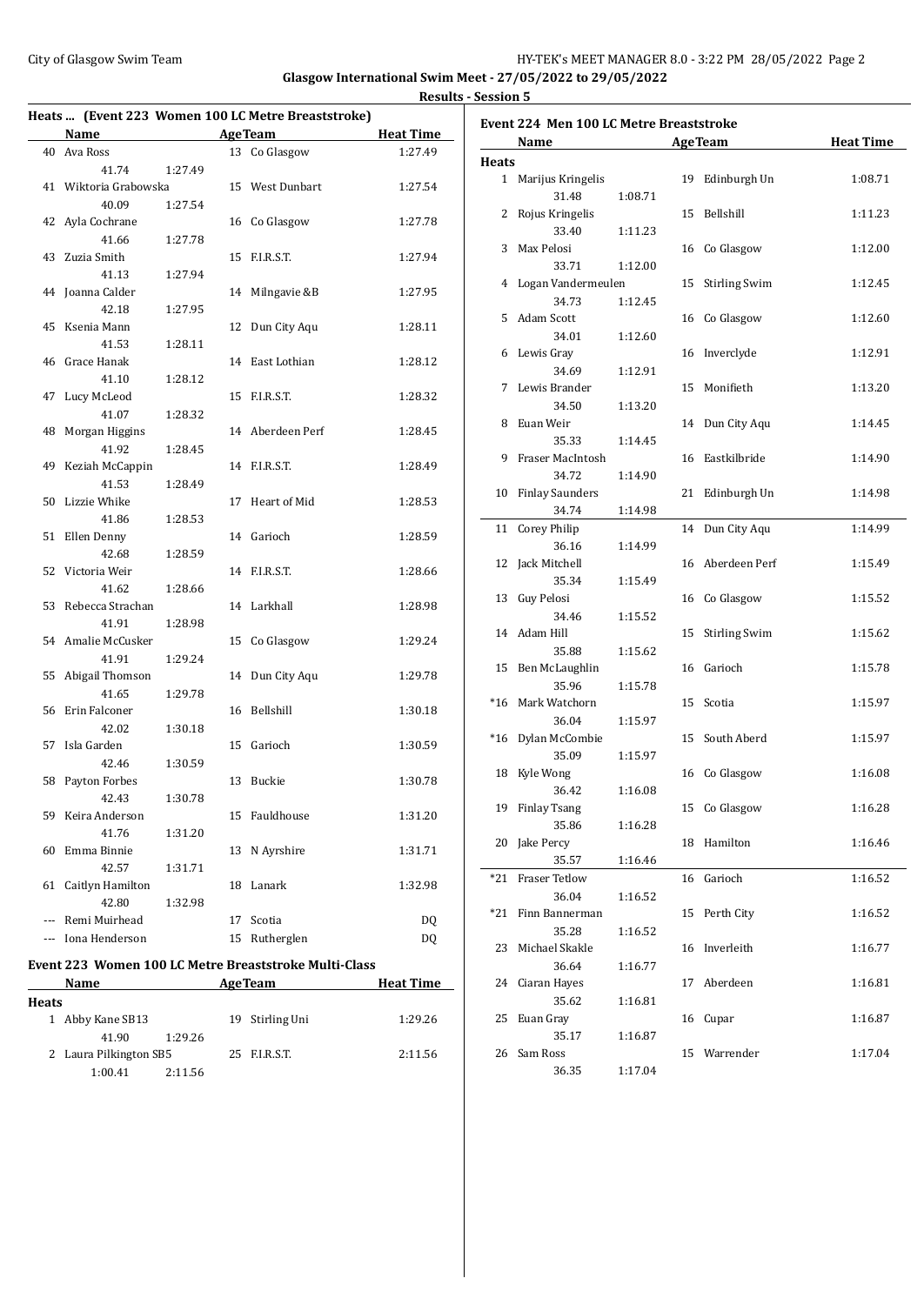**Results - Session 5**

|    |                                            |         |    | Heats  (Event 224 Men 100 LC Metre Breaststroke)    |                  |  |  |
|----|--------------------------------------------|---------|----|-----------------------------------------------------|------------------|--|--|
|    | <b>Name</b>                                |         |    | <b>AgeTeam</b>                                      | <b>Heat Time</b> |  |  |
| 27 | Marcus Blake                               |         |    | 15 Co Glasgow                                       | 1:17.08          |  |  |
|    | 36.31                                      | 1:17.08 |    |                                                     |                  |  |  |
| 28 | Lewis Graham                               |         | 19 | Airdrie                                             | 1:17.18          |  |  |
|    | 35.30                                      | 1:17.18 |    |                                                     |                  |  |  |
| 29 | Andrew Venter                              |         | 18 | Perth City                                          | 1:17.31          |  |  |
|    | 35.12                                      | 1:17.31 |    |                                                     |                  |  |  |
| 30 | Jake MacKenzie                             |         | 17 | Aberdeen Perf                                       | 1:17.79          |  |  |
|    | 35.87                                      | 1:17.79 |    |                                                     |                  |  |  |
| 31 | <b>Lochlan Small</b>                       |         | 13 | <b>Stirling Swim</b>                                | 1:18.00          |  |  |
|    | 36.32                                      | 1:18.00 |    |                                                     |                  |  |  |
| 32 | Benji Jones                                |         | 17 | Lanark                                              | 1:18.20          |  |  |
|    | 36.45                                      | 1:18.20 |    |                                                     |                  |  |  |
| 33 | Finn Longmore                              |         | 19 | Cavan                                               | 1:18.25          |  |  |
|    | 35.82                                      | 1:18.25 |    |                                                     |                  |  |  |
| 34 | <b>Bradley Jack</b>                        |         | 16 | F.I.R.S.T.                                          | 1:18.29          |  |  |
|    | 37.11                                      | 1:18.29 |    |                                                     |                  |  |  |
| 35 | David Landman                              |         | 15 | Co Glasgow                                          | 1:18.88          |  |  |
|    | 37.68                                      | 1:18.88 |    |                                                     |                  |  |  |
| 36 | Aidan McCavish                             |         | 14 | F.I.R.S.T.                                          | 1:18.96          |  |  |
|    | 37.07                                      | 1:18.96 |    |                                                     |                  |  |  |
| 37 | Robbie Carlyle                             |         | 16 | Bellshill                                           | 1:19.61          |  |  |
|    | 36.89                                      | 1:19.61 |    |                                                     |                  |  |  |
| 38 | Aidan Nixon                                |         | 15 | Bellshill                                           | 1:19.93          |  |  |
|    | 37.41                                      | 1:19.93 |    |                                                     |                  |  |  |
| 39 | Lewis Moir                                 |         | 16 | Eastkilbride                                        | 1:20.21          |  |  |
|    | 34.94                                      | 1:20.21 |    |                                                     |                  |  |  |
| 40 | Alex Cumming                               |         | 15 | Bellshill                                           | 1:20.70          |  |  |
|    | 37.39                                      | 1:20.70 |    |                                                     |                  |  |  |
| 41 | Fraser Vandermeulen                        |         | 13 | <b>Stirling Swim</b>                                | 1:21.15          |  |  |
|    | 37.33                                      | 1:21.15 |    |                                                     |                  |  |  |
| 42 | <b>Finlay Bennett</b>                      |         | 13 | Rutherglen                                          | 1:21.76          |  |  |
|    | 38.62                                      | 1:21.76 |    |                                                     |                  |  |  |
| 43 | Kyle Mitchell                              |         | 16 | Garioch                                             | 1:21.99          |  |  |
|    | 38.22                                      | 1:21.99 |    |                                                     |                  |  |  |
| 44 | Aran Machin                                |         | 12 | Co Glasgow                                          | 1:22.08          |  |  |
|    | 40.08                                      | 1:22.08 |    |                                                     |                  |  |  |
| 45 | Gregor Skinner                             |         | 16 | F.I.R.S.T.                                          | 1:22.52          |  |  |
|    | 39.90                                      | 1:22.52 |    |                                                     |                  |  |  |
| 46 | Kyle Connolly                              |         |    | 13 Co Glasgow                                       | 1:24.05          |  |  |
|    | 39.56                                      | 1:24.05 |    |                                                     |                  |  |  |
| 47 | Cole Morrison                              |         | 16 | <b>Stirling Swim</b>                                | 1:24.14          |  |  |
|    | 39.29                                      | 1:24.14 |    |                                                     |                  |  |  |
| 48 | Ross Hutchinson                            |         |    | 14 Monifieth                                        | 1:24.53          |  |  |
|    | 39.35                                      | 1:24.53 |    |                                                     |                  |  |  |
|    |                                            |         |    | Event 224 Men 100 LC Metre Breaststroke Multi-Class |                  |  |  |
|    | <b>AgeTeam</b><br><b>Heat Time</b><br>Name |         |    |                                                     |                  |  |  |

| . .<br>×<br>۰,<br>×<br>۰.<br>× |
|--------------------------------|
|--------------------------------|

| ıts |                   |         |                 |         |
|-----|-------------------|---------|-----------------|---------|
|     | 1 Jack Milne SB14 |         | 21 Dun City Aqu | 1:12.01 |
|     | 33.34             | 1:12.01 |                 |         |

|                 | Name                |         | <b>AgeTeam</b>     | <b>Heat Time</b> |
|-----------------|---------------------|---------|--------------------|------------------|
| <b>Heats</b>    |                     |         |                    |                  |
|                 | 1 Layla Wedderspoon |         | 14 Heart of Mid    | 2:37.96          |
|                 | 34.44               | 1:16.21 | 1:58.72<br>2:37.96 |                  |
| 2               | Alice Cumming       |         | 14 Co Glasgow      | 2:38.08          |
|                 | 33.98               | 1:13.82 | 1:56.16<br>2:38.08 |                  |
| 3               | Evi Mackie          |         | 13 Lanark          | 2:40.90          |
|                 | 34.08               | 1:14.64 | 1:58.24<br>2:40.90 |                  |
| 4               | <b>Emily Riach</b>  |         | 20 Aberdeen Perf   | 2:44.13          |
|                 | 33.97               | 1:15.08 | 1:59.00<br>2:44.13 |                  |
| 5               | Maci Carty          |         | 14 Fauldhouse      | 2:46.56          |
|                 | 35.35               | 1:17.74 | 2:02.93<br>2:46.56 |                  |
|                 | 6 Abbie Barnstaple  |         | 15 Lanark          | 2:49.61          |
|                 | 33.75               | 1:15.56 | 2:01.02<br>2:49.61 |                  |
| 7               | Keira Greig         |         | 14 Fauldhouse      | 2:50.66          |
|                 | 35.62               | 1:17.30 | 2:01.25<br>2:50.66 |                  |
| 8               | Alexandra Miller    |         | 15 Fauldhouse      | 2:50.89          |
|                 | 36.10               | 1:18.89 | 2:05.25<br>2:50.89 |                  |
| 9               | Lucy Morgan         |         | 14 Aberdeen Perf   | 2:51.97          |
|                 | 36.73               | 1:20.51 | 2:07.15<br>2:51.97 |                  |
| 10 <sup>1</sup> | Thea Glen           |         | 15 Co Glasgow      | 2:56.74          |
|                 | 37.02               | 1:22.12 | 2:08.77<br>2:56.74 |                  |
| 11              | Ellie Tetlow        |         | 14 Garioch         | 2:57.32          |
|                 | 39.25               | 1:24.08 | 2:12.08<br>2:57.32 |                  |
|                 | 12 Isla Garden      |         | 15 Garioch         | 2:58.82          |
|                 | 36.61               | 1:21.59 | 2:09.00<br>2:58.82 |                  |
|                 | 13 Caelin Chan      |         | 14 N Ayrshire      | 3:02.21          |
|                 | 36.92               | 1:20.32 | 2:08.66<br>3:02.21 |                  |
|                 | 14 Jessie Norris    |         | 15 Best            | 3:03.51          |
|                 | 37.01               | 1:21.16 | 2:11.41<br>3:03.51 |                  |
|                 | 15 Carolyn Rae      |         | 18 Monifieth       | 3:08.86          |
|                 | 40.11               | 1:29.52 | 2:20.20<br>3:08.86 |                  |

# **Event 226 Men 200 LC Metre Butterfly**

|              | Name                |         | <b>AgeTeam</b>         |         | <b>Heat Time</b> |  |  |  |  |
|--------------|---------------------|---------|------------------------|---------|------------------|--|--|--|--|
| <b>Heats</b> |                     |         |                        |         |                  |  |  |  |  |
|              | 1 Peter Maloney     |         | 15 Inverclyde          |         | 2:29.25          |  |  |  |  |
|              | 31.60               | 1:09.24 | 1:49.00                | 2:29.25 |                  |  |  |  |  |
|              | 2 Kayden McLaughlin |         | 15 Scotia              |         | 2:36.79          |  |  |  |  |
|              | 33.82               | 1:14.62 | 1:55.21                | 2:36.79 |                  |  |  |  |  |
| 3            | Ethan Collins       |         | <b>Bellshill</b><br>13 |         | 2:45.87          |  |  |  |  |
|              | 35.12               | 1:17.56 | 2:01.70                | 2:45.87 |                  |  |  |  |  |

### **Event 227 Women 200 LC Metre Freestyle**

| Name         |                           |         | <b>AgeTeam</b>  | <b>Heat Time</b> |         |
|--------------|---------------------------|---------|-----------------|------------------|---------|
| <b>Heats</b> |                           |         |                 |                  |         |
|              | Sofie Herche              |         | 15 Denmark      | 2:09.91          |         |
|              | 30.05                     | 1:02.81 | 1:36.07         | 2:09.91          |         |
| 2            | Katja Lilja Andrsysdottir |         | 16 Iceland      |                  | 2:12.78 |
|              | 29.82                     | 1:03.24 | 1:37.98         | 2:12.78          |         |
| 3            | Cille Kirketerp           |         | 17 Denmark      |                  | 2:13.38 |
|              | 30.10                     | 1:04.22 | 1:39.07         | 2:13.38          |         |
| 4            | Tegan Black               |         | 15 East Lothian |                  | 2:14.76 |
|              | 30.81                     | 1:05.57 | 1:40.42         | 2:14.76          |         |
| 5.           | Coco Croxford             |         | 14 SS Nat Jun   |                  | 2:15.68 |
|              | 32.58                     | 1:06.91 | 1:41.99         | 2:15.68          |         |
|              |                           |         |                 |                  |         |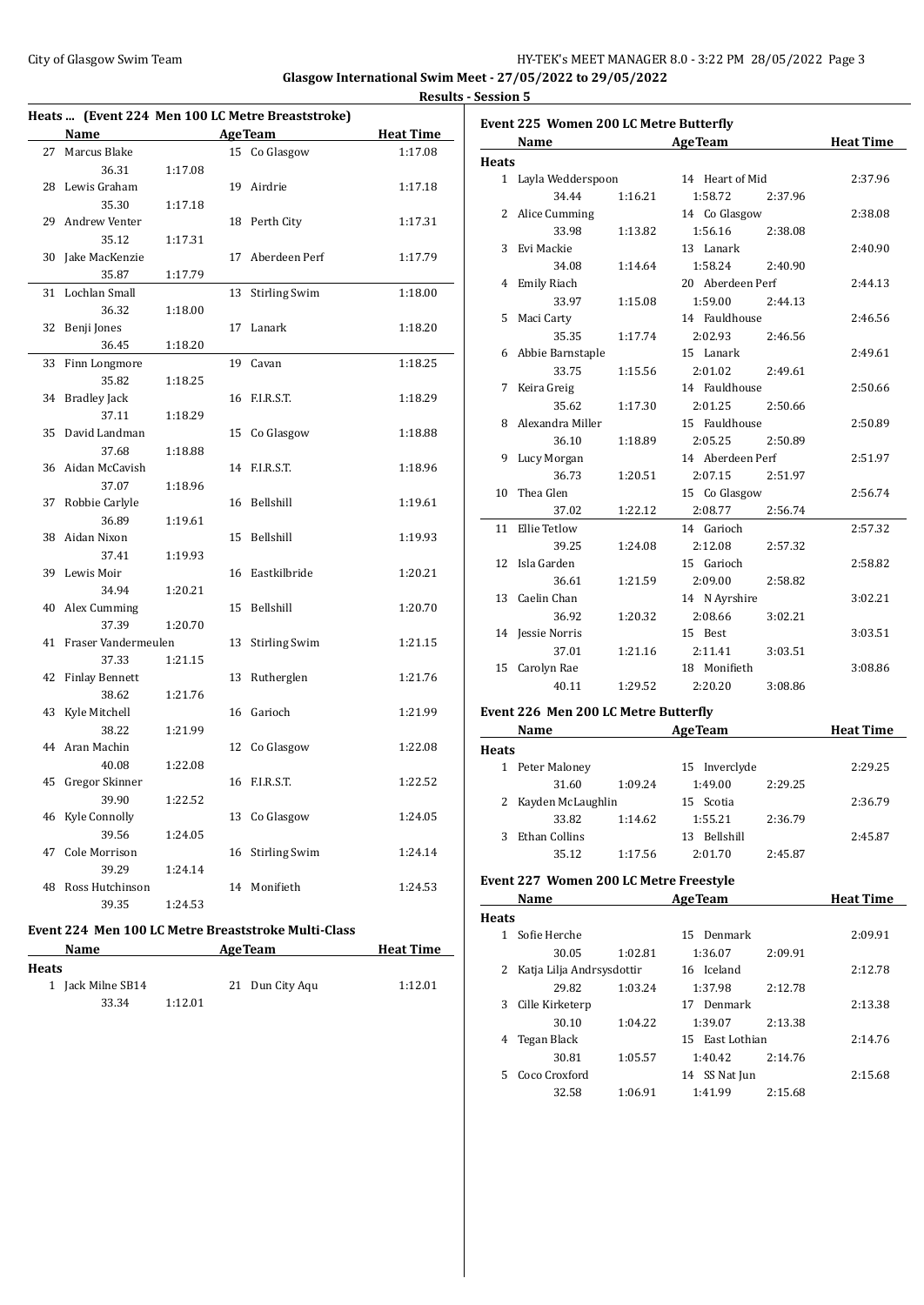|       |                     |         | Heats  (Event 227 Women 200 LC Metre Freestyle) |                  |
|-------|---------------------|---------|-------------------------------------------------|------------------|
|       | Name                |         | <b>Example 2</b> Age Team                       | <b>Heat Time</b> |
|       | 6 Allana McDonald   |         | 18 Bo Stockton                                  | 2:15.90          |
|       | 30.52               | 1:04.39 | 1:40.30<br>2:15.90                              |                  |
| 7     | Kiera Davidson      |         | 17 Co Glasgow                                   | 2:15.92          |
|       | 30.32               | 1:04.15 | 1:39.73<br>2:15.92                              |                  |
| 8     | Grace Noonan        |         | 15 Milngavie &B                                 | 2:16.41          |
|       | 31.56               | 1:08.10 | 1:43.44<br>2:16.41                              |                  |
| 9     | Sarah Stewart       |         | 16 Milngavie &B                                 | 2:16.55          |
|       | 31.81               | 1:06.99 | 1:42.12<br>2:16.55                              |                  |
| 10    | Charlotte Hardy     |         | 15 SS Nat Jun                                   | 2:17.31          |
|       | 31.54               | 1:06.59 | 1:42.93<br>2:17.31                              |                  |
| $*11$ | Zara Krawiec        |         | 13 East Lothian                                 | 2:17.41          |
|       | 32.80               | 1:08.62 | 1:42.73<br>2:17.41                              |                  |
| *11   | Eleanor Ross        |         | 16 Tain                                         | 2:17.41          |
|       | 31.14               | 1:06.03 | 1:42.40<br>2:17.41                              |                  |
| 13    | Zoe Crawford        |         | 15 F.I.R.S.T.                                   | 2:17.46          |
|       | 31.56               | 1:06.63 | 1:42.14<br>2:17.46                              |                  |
|       | 14 Victoria Niven   |         | 16 Co Glasgow                                   | 2:17.48          |
|       | 31.74               | 1:06.75 | 1:42.39<br>2:17.48                              |                  |
| 15    | Louise Connell I    |         | 15 Co Glasgow                                   | 2:17.90          |
|       | 31.91               |         | 1:42.87<br>2:17.90                              |                  |
| 16    | Talia Blackley      | 1:07.14 | 15 Co Glasgow                                   | 2:17.98          |
|       | 31.68               |         | 1:41.84                                         |                  |
|       |                     | 1:06.52 | 2:17.98                                         |                  |
| 17    | Carys Mooney        |         | 15 Co Glasgow                                   | 2:18.01          |
|       | 32.18               | 1:07.75 | 1:43.63<br>2:18.01                              |                  |
| 18    | Saphrina Machin     |         | 15 Co Glasgow                                   | 2:18.27          |
|       | 31.62               | 1:06.67 | 1:42.87<br>2:18.27                              |                  |
| 19    | Alex Coy            |         | 16 Warrender                                    | 2:18.54          |
|       | 31.36               | 1:07.47 | 1:43.51<br>2:18.54                              |                  |
| 20    | Nula Gow            |         | 17 Garioch                                      | 2:18.77          |
|       | 32.62               | 1:08.06 | 1:44.22<br>2:18.77                              |                  |
| 21    | Sophie Alison J     |         | 14 West Dunbart                                 | 2:18.95          |
|       | 31.66               | 1:07.15 | 1:43.54<br>2:18.95                              |                  |
| 22    | Emma McGavin        |         | 15 Hamilton                                     | 2:19.24          |
|       | 31.84               | 1:06.93 | 1:43.86<br>2:19.24                              |                  |
| 23    | Ellie Craik-Collins |         | 15 Warrender                                    | 2:19.26          |
|       | 30.75               | 1:05.68 | 1:42.38<br>2:19.26                              |                  |
|       | 24 Maria Howe       |         | 15 Aberdeen Perf                                | 2:19.27          |
|       | 31.96               | 1:07.13 | 1:42.96<br>2:19.27                              |                  |
|       | 25 India Marshall   |         | 17 East Lothian                                 | 2:19.49          |
|       | 32.13               | 1:07.38 | 1:44.29<br>2:19.49                              |                  |
| 26    | Eilidh Robertson    |         | 15 Sth Ayrshire                                 | 2:19.79          |
|       | 32.00               | 1:07.44 | 1:43.28<br>2:19.79                              |                  |
| 27    | Rosie Liston        |         | 15 Co Glasgow                                   | 2:20.27          |
|       | 31.36               | 1:07.08 | 1:43.16<br>2:20.27                              |                  |
| 28    | Elle Sutherland     |         | 20 Co Glasgow                                   | 2:20.31          |
|       | 30.78               | 1:05.11 | 1:43.01<br>2:20.31                              |                  |
| 29    | Melissa Mennie      |         | 14 Eastkilbride                                 | 2:20.53          |
|       | 32.19               | 1:08.10 | 1:44.86<br>2:20.53                              |                  |
| 30    | Addison Cole        |         | 14 Hamilton                                     | 2:20.63          |
|       | 33.15               | 1:08.72 | 1:45.52<br>2:20.63                              |                  |
| 31    | Naomi Wilson        |         | 15 Warrender                                    | 2:20.95          |
|       | 32.38               | 1:08.57 | 1:45.63<br>2:20.95                              |                  |
| 32    | Millie McArthur     |         | 16 Lanark                                       | 2:21.11          |
|       | 31.93               | 1:08.13 | 1:45.17<br>2:21.11                              |                  |

|     | 33 Lauren Anderson  |         | 15 Fauldhouse      | 2:21.19 |
|-----|---------------------|---------|--------------------|---------|
|     | 31.78               | 1:08.65 | 1:45.68<br>2:21.19 |         |
| 34  | Lucy Atherton       |         | 15 Heart of Mid    | 2:21.78 |
|     | 31.39               | 1:07.19 | 1:44.41<br>2:21.78 |         |
| 35  | Heather Stuart      |         | 16 N Ayrshire      | 2:22.22 |
|     | 32.57               | 1:08.23 | 1:45.56<br>2:22.22 |         |
| 36  | Ellyn MacPhee       |         | 15 Fauldhouse      | 2:22.56 |
|     | 32.71               | 1:08.26 | 1:45.58<br>2:22.56 |         |
| 37  | Lucy McDonald       |         | 18 Inverleith      | 2:23.28 |
|     | 31.40               | 1:08.53 | 1:47.10<br>2:23.28 |         |
| 38  | Reilly McIntosh     |         | 13 Dun City Aqu    | 2:23.32 |
|     | 31.76               | 1:08.26 | 1:45.74<br>2:23.32 |         |
| 39  | Gina Ren            |         | 13 Co Glasgow      | 2:23.70 |
|     | 32.51               | 1:08.83 | 1:47.01<br>2:23.70 |         |
| 40  | Ayla Cochrane       |         | 16 Co Glasgow      | 2:23.98 |
|     | 33.33               | 1:09.79 | 1:47.10<br>2:23.98 |         |
|     | 41 Ava Kirkham      |         | 16 F.I.R.S.T.      | 2:24.03 |
|     | 33.10               | 1:09.50 | 1:47.53<br>2:24.03 |         |
| 42  | Tara Montgomery     |         | 16 Stirling Swim   | 2:24.24 |
|     | 31.92               | 1:07.37 | 1:46.76<br>2:24.24 |         |
|     | 43 Caitlin Frame    |         | 15 F.I.R.S.T.      | 2:24.33 |
|     | 33.14               | 1:10.35 | 1:48.96<br>2:24.33 |         |
|     | 44 Ellie Kennedy    |         | 14 Co Glasgow      | 2:24.42 |
|     | 33.46               | 1:10.43 | 1:47.91<br>2:24.42 |         |
|     | 45 Ceri Sinnett     |         | 17 Bellshill       | 2:25.17 |
|     | 33.06               | 1:09.39 | 1:47.31<br>2:25.17 |         |
|     | 46 Phoebe Samson    |         | 14 Dun City Aqu    | 2:25.36 |
|     | 32.34               | 1:09.27 | 1:47.22<br>2:25.36 |         |
| 47  | Eden Fraser         |         | 15 Aberdeen Perf   | 2:25.87 |
|     | 33.27               | 1:09.88 | 1:48.35<br>2:25.87 |         |
| *48 | Madisyn Stuart      |         | 13 Aberdeen Perf   | 2:26.86 |
|     | 32.64               | 1:10.43 | 1:48.63<br>2:26.86 |         |
| *48 | Keisha McCormack    |         | 17 Scotia          | 2:26.86 |
|     | 32.07               | 1:08.19 | 1:46.40<br>2:26.86 |         |
| 50  | Lucy Nimmo          |         | 15 Bellshill       | 2:27.42 |
|     | 33.02               | 1:10.20 | 1:49.22<br>2:27.42 |         |
| 51  | Simone Finlayson    |         | 15 Dun City Aqu    | 2:27.46 |
|     | 32.77               | 1:10.70 | 1:50.21<br>2:27.46 |         |
|     |                     |         |                    |         |
|     | 52 Abigail Crawford |         | 13 Co Glasgow      | 2:28.82 |
|     | 34.89               | 1:12.78 | 1:52.51 2:28.82    |         |
|     | 53 Anna Easton      |         | 15 Dun City Aqu    | 2:29.98 |
|     | 33.18               | 1:12.07 | 1:51.89<br>2:29.98 |         |
| 54  | Ellen Denny         |         | 14 Garioch         | 2:30.02 |
|     | 34.49               | 1:12.10 | 1:51.49<br>2:30.02 |         |
| 55  | Anna Campbell       |         | 13 Co Glasgow      | 2:30.65 |
|     | 32.68               | 1:10.84 | 1:50.85<br>2:30.65 |         |
|     | 56 Isla Garden      |         | 15 Garioch         | 2:31.23 |
|     | 34.00               | 1:11.47 | 1:51.87<br>2:31.23 |         |
|     | 57 Caelin Chan      |         | 14 N Ayrshire      | 2:31.77 |
|     | 34.82               | 1:14.61 | 1:54.74<br>2:31.77 |         |
|     | 58 Alexandra Miller |         | 15 Fauldhouse      | 2:31.86 |
|     | 35.95               | 1:16.07 | 1:55.48<br>2:31.86 |         |
|     | 59 Scarlett Wilson  |         | 14 Co Glasgow      | 2:32.51 |
|     | 33.08               | 1:10.86 | 1:51.65<br>2:32.51 |         |
| 60  | Daisy MacInnes      |         | 13 Co Glasgow      | 2:32.75 |
|     | 33.70               | 1:12.25 | 1:53.47<br>2:32.75 |         |
| 61  | <b>Emily Easton</b> |         | 14 Larkhall        | 2:34.40 |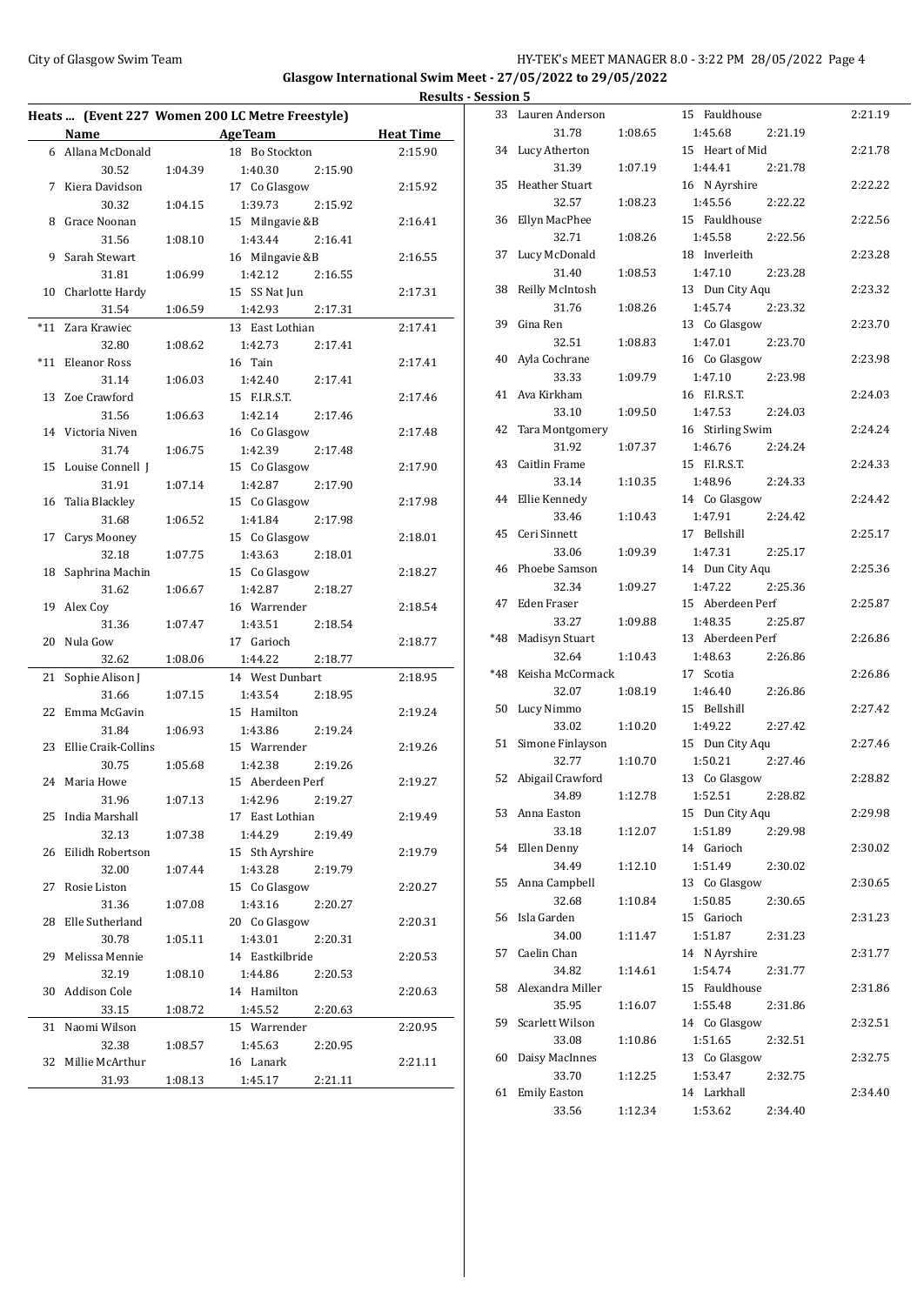#### City of Glasgow Swim Team HY-TEK's MEET MANAGER 8.0 - 3:22 PM 28/05/2022 Page 5 **Glasgow International Swim Meet - 27/05/2022 to 29/05/2022**

**Heats ... (Event 227 Women 200 LC Metre Freestyle) Name Age Team Heat Time** --- Keira Stericker 18 Sth Ayrshire DQ **Event 228 Men 200 LC Metre Freestyle Name Age Team Heat Time Heats** 1 Grier Vandermeulen 17 Stirling Swim 2:02.86 27.71 58.64 1:30.94 2:02.86 2 Charlie Trotman 20 Edinburgh Un 2:03.76 28.33 59.02 1:31.26 2:03.76 3 Jack Murphy 18 Bellshill 2:04.36 28.08 59.71 1:31.69 2:04.36 4 Jonathan Venter 19 Perth City 2:04.79 27.82 58.47 1:31.31 2:04.79 5 Callum Melville 16 SS Nat Jun 2:05.33 28.43 1:00.24 1:32.62 2:05.33 6 Kai Connolly 15 SS Nat Jun 2:06.13 29.01 1:01.55 1:33.96 2:06.13 7 Max Pelosi 16 Co Glasgow 2:06.63 29.34 1:01.88 1:35.12 2:06.63 8 Adam Ritchie 18 Warrender 2:06.95 28.78 1:00.91 1:35.53 2:06.95 9 Ben McLaughlin 16 Garioch 2:07.07 30.12 1:02.59 1:35.86 2:07.07 10 Greg Hall 15 Aberdeen Perf 2:07.59 29.80 1:02.32 1:35.41 2:07.59 11 Ben Haughton 17 Co Manch Aq 2:07.71 28.28 1:00.89 1:34.31 2:07.71 12 Thomas Traynor 15 Eastkilbride 2:07.87 29.21 1:01.29 1:35.36 2:07.87 13 Cain Buchanan 15 Dun City Aqu 2:08.15 28.92 1:01.47 1:34.53 2:08.15 14 Keane Smith 17 Airdrie 2:08.16 28.13 1:00.63 1:34.71 2:08.16 15 Lewis Gibson 14 N Ayrshire 2:08.57 29.29 1:02.15 1:35.60 2:08.57 16 Ben Montgomery 16 Stirling Swim 2:08.88 29.43 1:02.78 1:36.15 2:08.88 17 Ben King 15 Milngavie &B 2:09.45 29.55 1:02.47 1:36.85 2:09.45 18 Fraser Claxton 18 Heart of Mid 2:09.47 28.55 1:01.44 1:35.36 2:09.47 19 Ally Jeffrey 17 Satellites 2:09.61 29.24 1:01.56 1:36.29 2:09.61 20 Tom Armitage 15 Thurso 2:09.69 30.60 1:04.36 1:39.02 2:09.69 21 Lukas Johnson 15 Aberdeen Perf 2:10.09 29.62 1:02.72 1:37.48 2:10.09 22 Oscar Chirnside 14 Garioch 2:10.10 30.26 1:04.06 1:37.56 2:10.10 23 Kyle Mitchell 16 Garioch 2:10.27 29.55 1:02.76 1:36.80 2:10.27 24 Sam Currie 17 Perth City 2:11.07 28.74 1:01.26 1:35.96 2:11.07

| <b>Results - Session 5</b> |                                                  |         |                  |         |                  |
|----------------------------|--------------------------------------------------|---------|------------------|---------|------------------|
|                            | 25 Guy Pelosi                                    |         | 16 Co Glasgow    |         | 2:11.36          |
|                            | 30.21                                            | 1:03.02 | 1:37.59          | 2:11.36 |                  |
|                            | 26 Gregor Skinner                                |         | 16 F.I.R.S.T.    |         | 2:12.71          |
|                            | 30.19                                            | 1:04.10 | 1:38.88          | 2:12.71 |                  |
|                            | 27 Andrew Venter                                 |         | 18 Perth City    |         | 2:12.82          |
|                            | 29.72                                            | 1:04.15 | 1:40.14          | 2:12.82 |                  |
|                            | 28 Adam Scott                                    |         | 16 Co Glasgow    |         | 2:12.87          |
|                            | 30.39                                            | 1:03.95 | 1:39.35          | 2:12.87 |                  |
|                            | 29 Connor Brierley                               |         | 16 Dun City Aqu  |         | 2:13.39          |
|                            | 29.43                                            | 1:04.17 | 1:39.57          | 2:13.39 |                  |
|                            | 30 Finlay Tsang                                  |         | 15 Co Glasgow    |         | 2:13.79          |
|                            | 30.52                                            | 1:04.92 | 1:40.57          | 2:13.79 |                  |
|                            | 31 Andrew Smitton                                |         | 16 South Aberd   |         | 2:14.42          |
|                            | 30.32                                            | 1:04.35 | 1:40.02          | 2:14.42 |                  |
|                            | 32 Fraser Tetlow                                 |         | 16 Garioch       |         | 2:14.75          |
|                            | 30.00                                            | 1:04.85 | 1:39.80          | 2:14.75 |                  |
| 33                         | Lochlan Small                                    |         | 13 Stirling Swim |         | 2:16.56          |
|                            | 31.23                                            | 1:06.47 | 1:41.81          | 2:16.56 |                  |
|                            | 34 Charlie McLaren                               |         | 17 South Aberd   |         | 2:16.82          |
|                            | 29.55                                            | 1:03.32 | 1:39.97          | 2:16.82 |                  |
|                            | 35 Jack Mitchell                                 |         | 16 Aberdeen Perf |         | 2:18.71          |
|                            | 30.76                                            | 1:05.58 | 1:42.54          | 2:18.71 |                  |
|                            | 36 Blair McKean                                  |         | 17 Bellshill     |         | 2:19.55          |
|                            | 29.32                                            | 1:03.42 | 1:39.73          | 2:19.55 |                  |
|                            | 37 Aran Machin                                   |         | 12 Co Glasgow    |         | 2:21.51          |
|                            | 32.82                                            | 1:09.28 | 1:46.69          | 2:21.51 |                  |
|                            | 38 Kyle Mossman                                  |         | 13 Co Glasgow    |         | 2:23.68          |
|                            | 32.84                                            | 1:10.85 | 1:48.40          | 2:23.68 |                  |
|                            | 39 Jake MacKenzie                                |         | 17 Aberdeen Perf |         | 2:24.31          |
|                            | 31.42                                            | 1:07.87 | 1:47.29          | 2:24.31 |                  |
|                            | 40 Kyle Connolly                                 |         | 13 Co Glasgow    |         | 2:24.85          |
|                            | 32.75                                            | 1:10.55 | 1:48.50          | 2:24.85 |                  |
|                            | 41 Adam Kuhl                                     |         | 14 Co Glasgow    |         | 2:32.37          |
|                            | 32.87                                            | 1:10.17 | 1:51.51          | 2:32.37 |                  |
|                            | Event 228 Men 200 LC Metre Freestyle Multi-Class |         |                  |         |                  |
|                            | Name                                             |         | AgeTeam          |         | <b>Heat Time</b> |
| <b>Heats</b>               |                                                  |         |                  |         |                  |
|                            | 1 Jack Milne S14                                 |         | 21 Dun City Aqu  |         | 2:11.29          |

## **Event 229 Women 50 LC Metre Backstroke**

|       | Name                 |     | <b>AgeTeam</b>   | <b>Heat Time</b> |
|-------|----------------------|-----|------------------|------------------|
| Heats |                      |     |                  |                  |
| 1     | Emma Leggate         |     | 16 Hamilton      | 32.40            |
| 2     | <b>Bronwen Payne</b> |     | 15 Best          | 32.71            |
| 3     | Rosie Forster        |     | 15 Warrender     | 32.89            |
| 4     | Grace Noonan         |     | 15 Milngavie & B | 33.04            |
| 5.    | Chloe Mclean         |     | 15 Dun City Aqu  | 33.19            |
| 6     | Remi Muirhead        | 17  | Scotia           | 33.24            |
| $*7$  | Saphrina Machin      |     | 15 Co Glasgow    | 33.29            |
| $*7$  | Madison Coull        | 14  | Buckie           | 33.29            |
| 9     | Zuzia Smith          | 15. | ELR.S.T.         | 33.53            |
| 10    | Iona Henderson       | 15  | Rutherglen       | 33.63            |
| 11    | Jocelyn McKenzie     | 17  | Milngavie &B     | 33.67            |
|       |                      |     |                  |                  |

29.45 1:02.84 1:36.97 2:11.29 2 Sam Downie S8 16 SS Nat Jun 2:25.14 33.38 1:11.10 1:48.57 2:25.14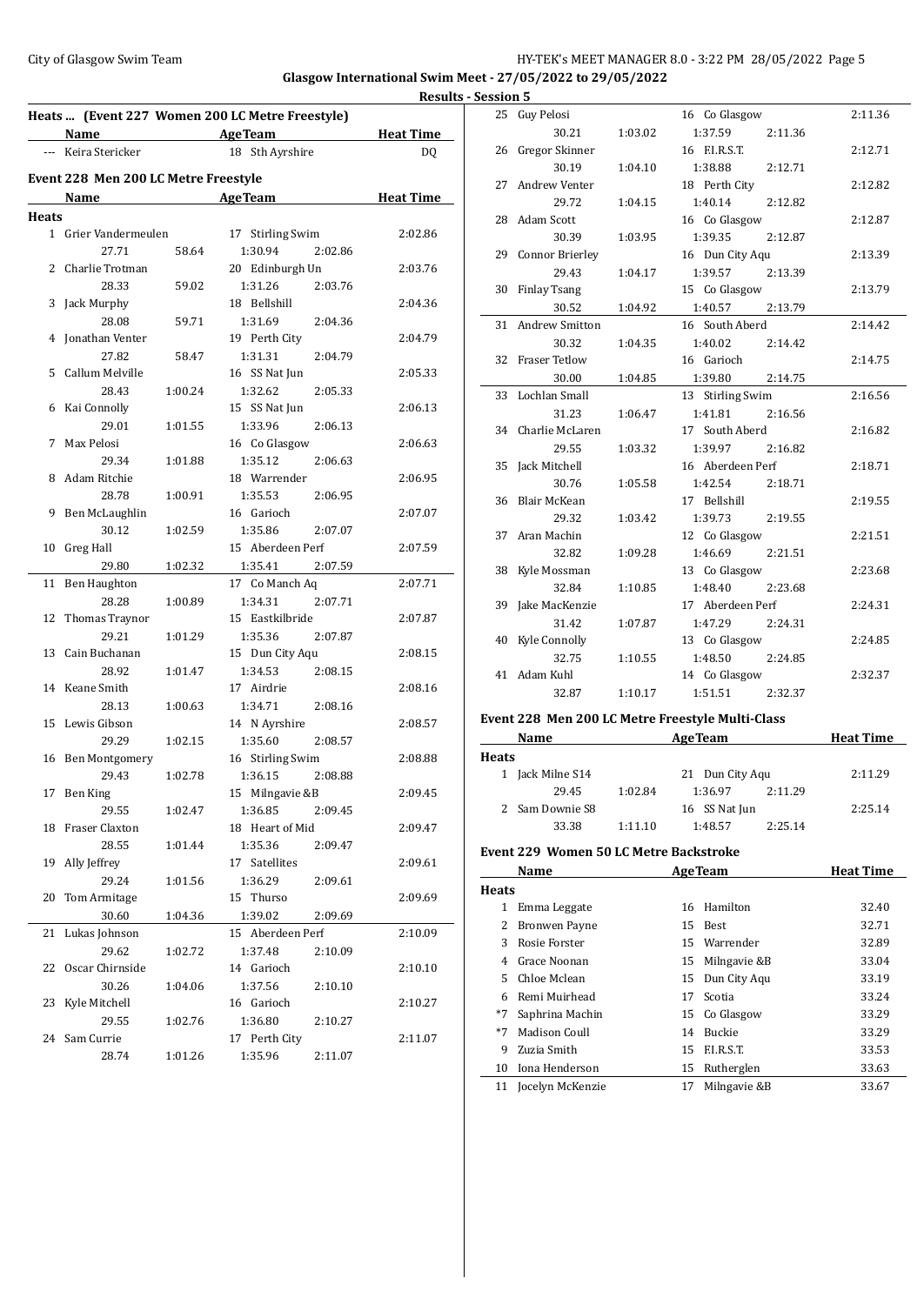#### City of Glasgow Swim Team HY-TEK's MEET MANAGER 8.0 - 3:22 PM 28/05/2022 Page 6 **Glasgow International Swim Meet - 27/05/2022 to 29/05/2022**

**Results - Session 5 Heats ... (Event 229 Women 50 LC Metre Backstroke) Name Age Team Heat Time** 12 Rosie Liston 15 Co Glasgow 33.68 13 Alex Coy 16 Warrender 33.70 Grace Courtney 16 East Lothian 33.74 Ashleigh Drake 15 Warrender 33.76 Perrie Scobbie 15 Stirling Swim 33.77 Millie McArthur 16 Lanark 33.93 \*18 Isla Gilmurray 14 Dun City Aqu 33.95 \*18 Rebecca Cole 15 Hamilton 33.95 Zahara Smith 15 Warrender 33.96 Emma Silcock 14 F.I.R.S.T. 34.04 Kaysey Dickson 12 Rutherglen 34.14 \*23 Rose McLean 17 Perth City 34.18 \*23 Talia Blackley 15 Co Glasgow 34.18 Amelia Campbell 15 Stirling Swim 34.23 Simone Finlayson 15 Dun City Aqu 34.26 Nula Gow 17 Garioch 34.31 28 Lucy D'Agrosa 16 Best 34.51 Wiktoria Grabowska 15 West Dunbart 34.52 Hannah Anderson 15 Hamilton 34.55 Caitlyn Hamilton 18 Lanark 34.56 Emily Riach 20 Aberdeen Perf 34.58 Alexandra Miller 15 Fauldhouse 34.62 Lauren Anderson 15 Fauldhouse 34.63 Jessie Norris 15 Best 34.69 Jessica Kirkwood 13 Aberdeen Perf 34.70 Caitlin Peebles 15 East Lothian 34.75 Addison Cole 14 Hamilton 34.78 Sarah Stewart 16 Milngavie &B 34.80 Anna Harkness 15 Best 34.84 Natalie Cooper 16 Warrender 34.86 Eilidh McNair 15 Milngavie &B 34.93 Naomi Wilson 15 Warrender 34.97 Erin Coulter 14 Hamilton 35.12 Isabelle Kendall 16 Stirling Swim 35.15 Abigail Hill 15 Milngavie &B 35.20 Lucy McLeod 15 F.I.R.S.T. 35.23 \*48 Abigail Crawford 13 Co Glasgow 35.27 \*48 Erica Watt 16 Heart of Mid 35.27 Heather Stuart 16 N Ayrshire 35.39 Neve Duncan 14 Kirkintilloc 35.50 \*52 Katie Towers 14 Lanark 35.52 \*52 Melana Louw 17 South Aberd 35.52 Ella McGeorge 16 Cupar 35.61 Kiera Hart 16 Scotia 35.66 Tara Montgomery 16 Stirling Swim 35.69 Anjali Pavri 15 Co Glasgow 35.70 Phoebe Samson 14 Dun City Aqu 35.78 Libby Coull 15 St Thomas 35.87 Emily Dawson 13 Milngavie &B 36.10 Emily McGhee 19 Carnoustie 36.20 Eva Martin 15 Scotia 36.24 Amy Owenson 15 Best 36.32 \*64 Isla Garden 15 Garioch 36.38 \*64 Tessa Boyd 15 Garioch 36.38

| 66           | Milly Donnachie                                    | 17       | Eastkilbride            | 36.45            |
|--------------|----------------------------------------------------|----------|-------------------------|------------------|
|              | 67 Emily Easton                                    |          | 14 Larkhall             | 36.46            |
| *68          | Rachel McGavin                                     |          | 14 Hamilton             | 36.51            |
| *68          | Anna Campbell                                      |          | 13 Co Glasgow           | 36.51            |
| 70           | Eva Gordon                                         |          | 11 Co Glasgow           | 36.63            |
| 71           | Keira Anderson                                     |          | 15 Fauldhouse           | 36.66            |
| 72           | Caitlin Frame                                      |          | 15 F.I.R.S.T.           | 36.77            |
| 73           | Zara Denson                                        |          | 16 Monifieth            | 36.80            |
|              | 74 Rose McDermott                                  |          | 14 Milngavie &B         | 37.00            |
| $*75$        | Ceri Sinnett                                       | 17       | Bellshill               | 37.02            |
| *75          | Madisyn Stuart                                     |          | 13 Aberdeen Perf        | 37.02            |
| 77           | <b>Emily Chong</b>                                 |          | 14 Co Glasgow           | 37.35            |
|              | 78 Zara Dunn                                       |          | 14 Co Glasgow           | 37.52            |
|              | 79 Payton Forbes                                   |          | 13 Buckie               | 37.67            |
|              | 80 Amalie McCusker                                 |          | 15 Co Glasgow           | 37.88            |
|              | 81 Scarlett Wilson                                 |          | 14 Co Glasgow           | 38.65            |
|              |                                                    |          |                         |                  |
|              | Event 229 Women 50 LC Metre Backstroke Multi-Class |          |                         |                  |
|              | Name                                               |          | <b>AgeTeam</b>          | <b>Heat Time</b> |
| <b>Heats</b> |                                                    |          |                         |                  |
|              | 1 Abby Kane S13                                    | 19       | Stirling Uni            | 34.02            |
|              | <b>Event 230 Men 50 LC Metre Backstroke</b>        |          |                         |                  |
|              | Name                                               |          | <b>AgeTeam</b>          | <b>Heat Time</b> |
| <b>Heats</b> |                                                    |          |                         |                  |
|              | 1 Jack Docherty-Simpson                            |          | 15 Scotia               | 30.04            |
|              | 2 Lars Riisgaard-Jensen                            |          | 18 Denmark              | 30.13            |
|              | 3 Robson Miles                                     |          | 17 Co Glasgow           | 30.29            |
|              | 4 Kyle Muirhead                                    |          | 15 West Lothian         | 30.33            |
|              | 5 Charlie McLaren                                  |          | 17 South Aberd          | 30.60            |
|              | 6 Oliver Tykesson                                  |          | 22 Stirling Uni         | 30.62            |
|              | 7 Robbie Carlyle                                   |          | 16 Bellshill            | 30.81            |
|              | 8 Lukas Johnson                                    |          | 15 Aberdeen Perf        | 30.88            |
| 9            | <b>Andrew Smitton</b>                              |          | 16 South Aberd          | 31.09            |
| 10           | Manow Drysdale                                     |          | 15 Warrender            | 31.10            |
| 11           | Sam Moore                                          |          | 18 Sth Ayrshire         | 31.13            |
| 12           | Sam Currie                                         |          | 17 Perth City           | 31.21            |
| 13           | Jack Simpson                                       |          | 16 Eastkilbride         | 31.22            |
| 14           | Kyle Wong                                          |          | 16 Co Glasgow           | 31.23            |
| 15           | Oscar Longmore                                     |          | 16 Cavan                | 31.28            |
| 16           | Ross Anderton                                      | 14       | East Lothian            | 31.34            |
| $*17$        | Matthew Heasley                                    | 17       | Co Glasgow              | 31.44            |
| $*17$        | Adam Scott                                         | 16       | Co Glasgow              | 31.44            |
| 19           | Fraser Baird                                       | 17       | Scotia                  | 31.45            |
| 20           | David Landman                                      | 15       | Co Glasgow              | 31.58            |
| 21           | <b>Fraser Tetlow</b>                               | 16       | Garioch                 | 31.62            |
| 22           | Marcus Blake<br>Cole Morrison                      | 15       | Co Glasgow              | 31.64            |
| 23           |                                                    | 16       | <b>Stirling Swim</b>    | 31.78            |
| 24           | Aaron McDowell<br>Rory Webster                     | 17       | Swim IT                 | 31.84            |
| 25<br>26     | Kai Connolly                                       | 15<br>15 | Monifieth<br>SS Nat Jun | 31.88<br>31.93   |
| 27           | Jake Holmes                                        | 16       | Co Glasgow              | 31.98            |
| 28           | Fraser Claxton                                     | 18       | Heart of Mid            | 32.05            |
| 29           | Logan Scally                                       | 15       | Aberdeen Perf           | 32.06            |
| 30           | Michael Skakle                                     | 16       | Inverleith              | 32.09            |
| 31           | Gregor Ross                                        | 14       | Co Glasgow              | 32.22            |
| 32           | Finn Longmore                                      | 19       | Cavan                   | 32.24            |
|              |                                                    |          |                         |                  |